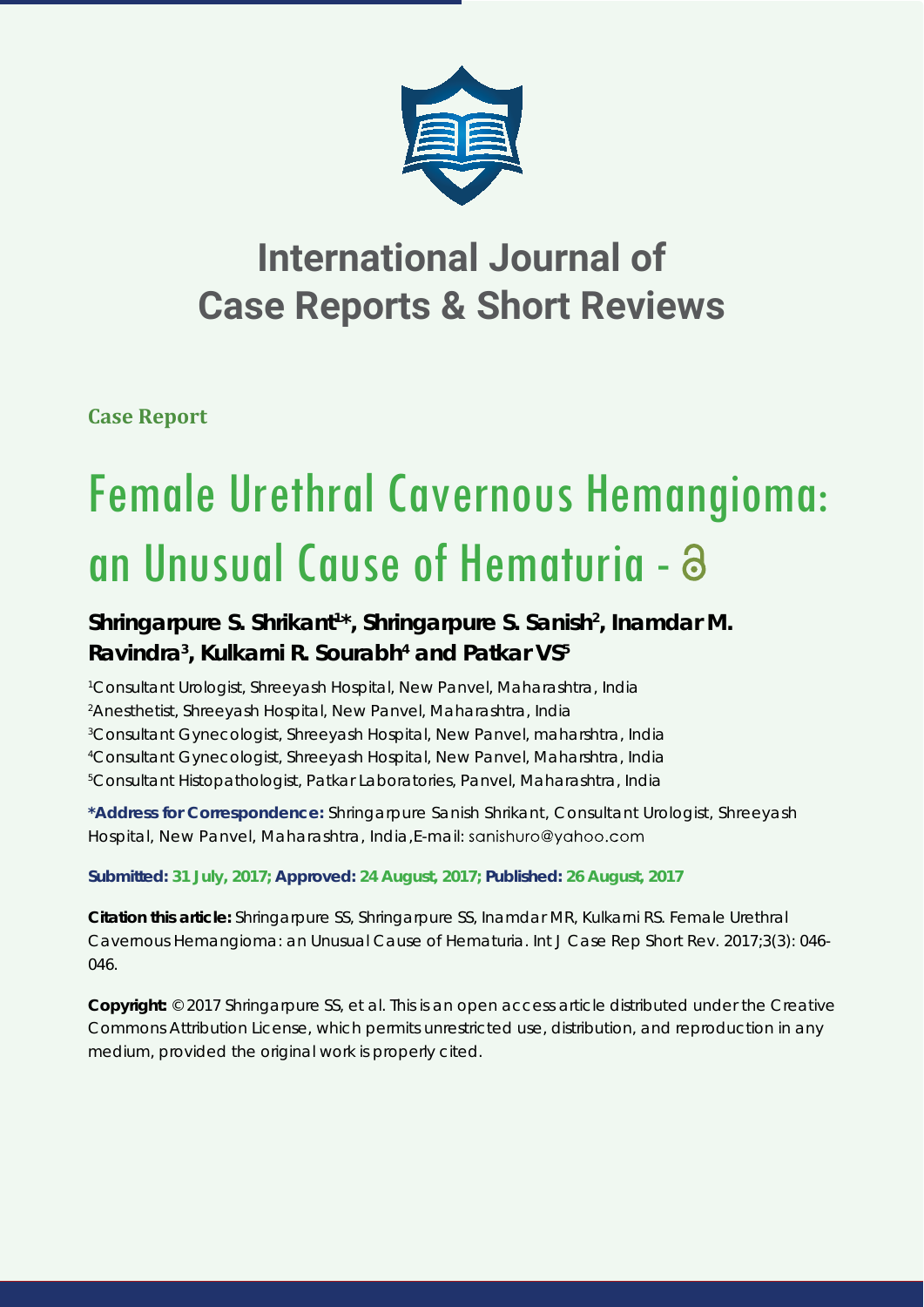#### **ABSTRACT**

Hemangiomas are benign vascular tumors, most commonly involving the liver and skin whereas involvement of genitourinary system is rare. Urethral involvement is rare and only few cases have been reported in the literature. Only few cases of hemangioma in the female urethra have been reported. We report a case of hemangioma in a 60 year old female who presented with intermittent urethral bleeding. Physical examination revealed an erythematous, polypoidal mass surrounding the urethral meatus. We performed a surgical resection of the tumor with fulguration of the base with diathermy under spinal anesthesia. The post-operative course was uneventful. Final diagnosis on histopathology showed cavernous type of urethral hemangioma. This case has been presented for its rare occurrence in females and to update through a review of literature aspects of the diagnosis and therapeutic care of urethral hemangioma.

**Keywords:** Hemangioma; Female; Urethra; Hematuria

#### **INTRODUCTION**

Bleeding per urethra is a common urological symptom and needs urgent evaluation to rule out malignant etiology. Hemangiomas are mostly found in the liver and skin [1]. Genitourinary localisations are rare and have been rarely reported in the prostate, bladder, ureter and perineum [2]. Urethral hemagiomas are predominantly seen in males with only handful of case reports described in females [3]. It has been suggested that they originate from unipotent angioblastic cells which fail to develop into normal blood vessel. The most common type is cavernous hemangioma. The cardinal sign is bleeding, either gross or microscopic or urethrorrhagia. We report a case of urethral hemagioma in a 60 year old female on account of its rarity.

#### **CASE REPORT**

A 60 year old female presented to the gynecology department of our hospital with a mass protruding from the introitus and intermittent urethral bleeding since past 3 months. She was examined and referred to the urology department for further management. Physical examination revealed an erythematous, polypodial mass surrounding the urethral meatus (Figure 1). The lesion was 3 cm in diameter and firm in consistency and was not friable. Rest of the clinical examination did not reveal any significant findings. Hematological investigations revealed a mild anemia with hemoglobin level of 9.7 gm% .Iron studies and cogulation studies were within normal limits. Ultrasound sonography abdomen and pelvis showed no significant pathology. Urethrocystoscopy was done which showed that the tumor was prolonged until the distal third of the urethra and easily bleeding. The cystoscopy was able to cross the tumor and to explore the posterior urethra, bladder neck and bladder which appeared normal. As it was a distal solitary lesion, decision was made to do a wide excision of the lesion. After the excision, the urethral mucosa was everted and sutured over an indwelling Foleys catheter. The



**Figure 1:** Physical examination showing erythematous, polypodial mass surrounding the urethral meatus.

catheter was removed after 2 days. Histopathology showed tissue bits lined by transitional epithelium underneath showed a tumor. Tumor composed of variably sized blood-filled vascular spaces lined by flattened endothelial cells separated by thin fibrous septae. Active thrombosis was not seen in the vessels. The final histopathological diagnosis was given cavernous hemangioma of the urethra (Figure 2). The postoperative course was uneventful and till this date there have been no recurrence.

#### **DISCUSSION**

Hemangiomas are benign vascular tumors which can occur at any age. They have got a male predominance. They are common in the skin and liver [1]. Hemangiomas of the urinary tract are rare and have been described in the kidney, ureter, bladder, prostate and urethra [2]. Only a handful of cases have been reported in the females [3]. Tumors can be single or multiple. The pathogenesis tumors a believed to be congenital in origin genesis is not clearly understood, two hypotheses clash. Some believe it to be congenital in origin, arising from the embryonic rest of unipotent angioblastic cells that fail to develop into normal blood vessels [4]. Others have implicated that it could also be due to degenerative processes associated with chronic irritative factors .It may coexist with external hemagiomas and congenital disorders like Sturge Weber or Klippel-Trenauny syndrome [5]. Presentation of urethral hemangioma depends on the site and the size of the lesion. Hemangiomas of the anterior urethra may present as urethral bleeding or mass in the introitus in females and lesions located in the proximal urethra usually present as hematuria, urinary retention with blood clots. Our patient presented with mass protruding from



**Figure 2: H& E x 100 showing tumor composed of variably sized blood-filled** vascular spaces lined by flattened endothelial cells separated by thin fibrous septae.